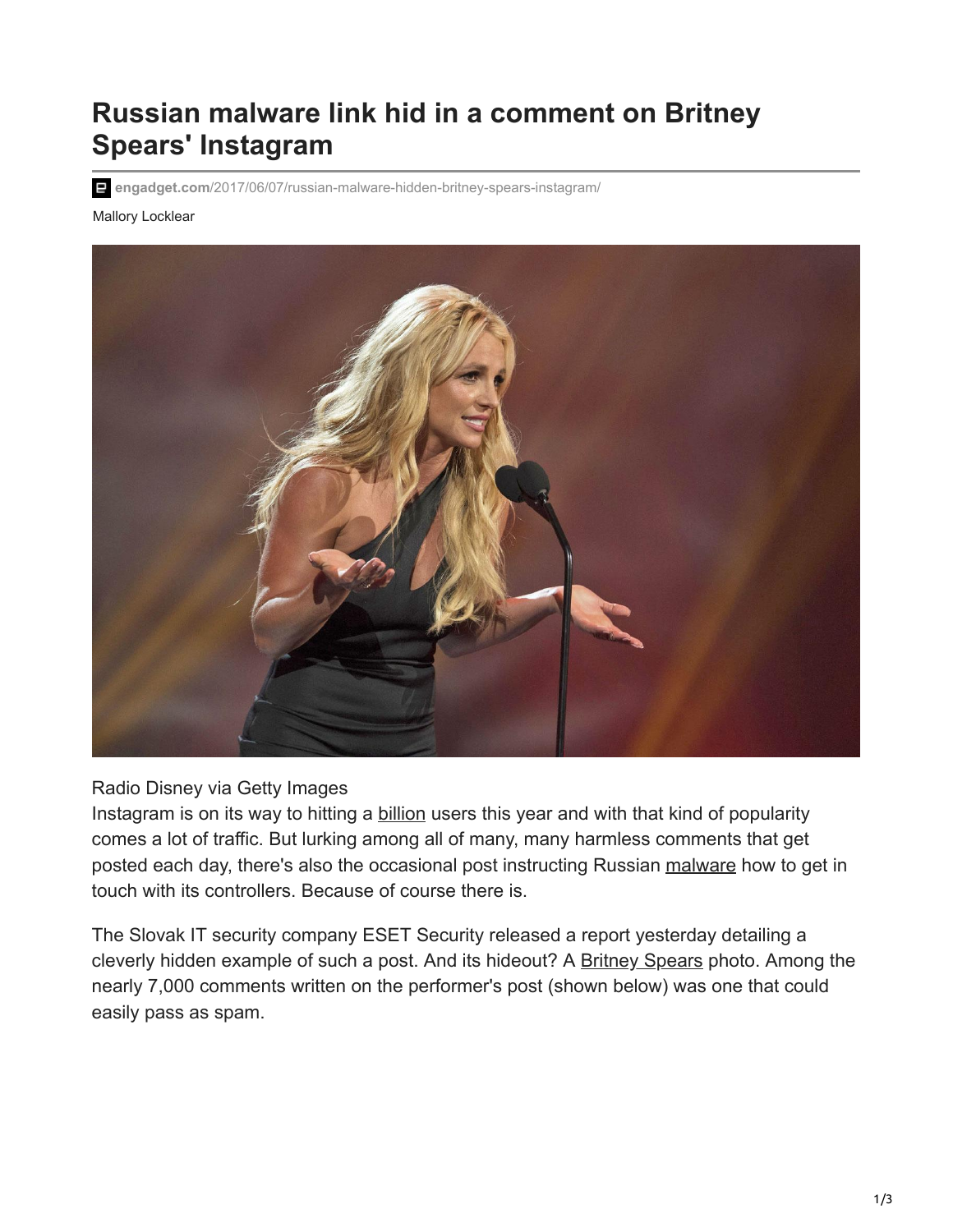

The malware was situated in a Firefox browser extension pretending to be a security feature and it would search for hidden links in order to connect back to its control server. And the comment, now deleted, was actually a web address that required a fairly complicated, multistep process to decipher.

In this case, the malware went through all of the comments on Spears' Instagram photo and computed a number, or a "hash," for each one, while it looked for a specific hash. When it found the comment with the right hash, it would check it out for particular characters, grab the letters that came after those characters and turn them it into a [link.](https://www.engadget.com/2016-04-15-short-url-weak-privacy.html) That link would then let the malware connect to its controllers. Such a method allows the controllers to change where it meets up with the malware without having to change the malware itself.

ESET Security said they thought this particular post was just a test and linked the malware scheme to a group called Turla, a cyber espionage group that the company says has targeted governments, government officials and diplomats for some time.

So, while that weird comment on your latest selfie might look like junk, it could actually be a conduit for some Russian malware and the subject of some upcoming breaking news. Happy posting.